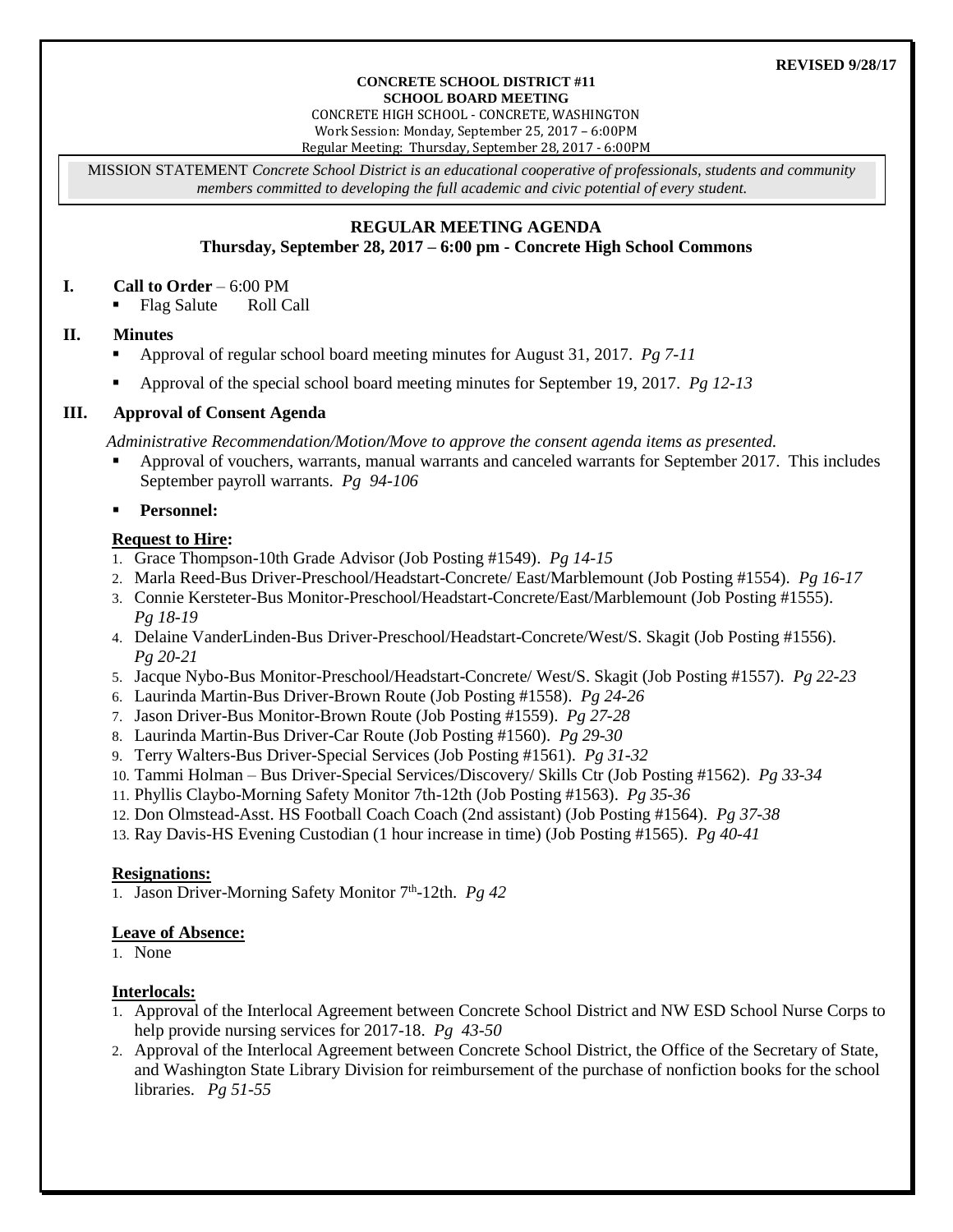- **IV. Public Comments on Agenda Items** Public is able to address the school board. We ask remarks be limited to three minutes.
- **V. Fiscal & Enrollment Reports –** Presented by Danna Rogers, Business Manager. *Pg 56-61*
- **VI. Student Report** Presented by Hannah Haskett, Acting Concrete High School Student Board Representative (Faith Daniels absent (excused).
- **VII. Superintendent's Report – Wayne Barrett**
	- Affirmative Action Report

### **VIII. Academic Spotlight**

**Announcement of Concrete High School ASB Officers – Carrie Newby, ASB Advisor** 

Hannah Haskett, President; Faith Daniels, Vice President; Ebby Buchta, Secretary; Dalton Newby, Treasurer; Riley Fichter, Concessions Manager; Christian Joens, 7<sup>th</sup>/8<sup>th</sup> Grade President; Asusena Fregoso, Spirit Coordinator; Gabbie Munday, 12<sup>th</sup> Grade Representative; David O'Neil, 11<sup>th</sup> Grade Representative; Levi Lowry, 10<sup>th</sup> Grade Representative; Hunter Olmstead, 9<sup>th</sup> Grade Representative; Georgia Gregush, 8<sup>th</sup> Grade Representative; Owen Aamot, 7<sup>th</sup> Grade Representative.

### **IX. Old Business**

- *A.* Request approval of the final reading of revised policy #1410-Executive or Closed Sessions Wayne Barrett. *Administrative Recommendation Action/Motion/Move to approve the final reading of revised policy #1410-Executive or Closed Sessions. Pg (see August 2017 board packet).*
- *B.* Request approval of the final reading of revised policy #2021-Library Information and Technology Programs – Wayne Barrett. *Administrative Recommendation Action/Motion/Move to approve the final reading of revised policy* #*2021-Library Information and Technology Programs. Pg (see August 2017 board packet).*
- *C.* Request approval of the final reading of revised policy #3122-Excused and Unexcused Absences Wayne Barrett*. Administrative Recommendation Action/Motion/Move to approve the final reading of revised policy #3122-Excused and Unexcused Absences. Pg (see August 2017 board packet)*

## **X. New Business**

- *A.* Request approval of an in-lieu of transportation contract for Mindy Markley (occupational therapy services) for the 2017-18 school year – Leilani Thomas. *Administrative Recommendation Action/Motion/Move to request approval of an in-lieu of transportation contract for Mindy Markley (occupational therapy services) for the 2017-18 school year. Pg 62-63*
- *B.* Request approval of the Highly Capable Program Plan for 2017-18 Leilani Thomas. *Administrative Recommendation Action/Motion/Move to request approval of the Highly Capable Program Plan for 2017-18. Pg 64-88*
- *C.* Request approval of a music advisor stipend for Douglas Camp Wayne Barrett. *Administrative Recommendation Action/Motion/Move to request approval of a music advisor stipend for Douglas Camp*. *Pg 89*
- *D.* Request approval of a stipend for five additional work days (CTE extended day contract) for Grace Thompson –Wayne Barrett. *Administrative Recommendation Action/Motion/Move to approve a stipend for five additional work days (CTE extended day contract) for Grace Thompson. Pg 90*